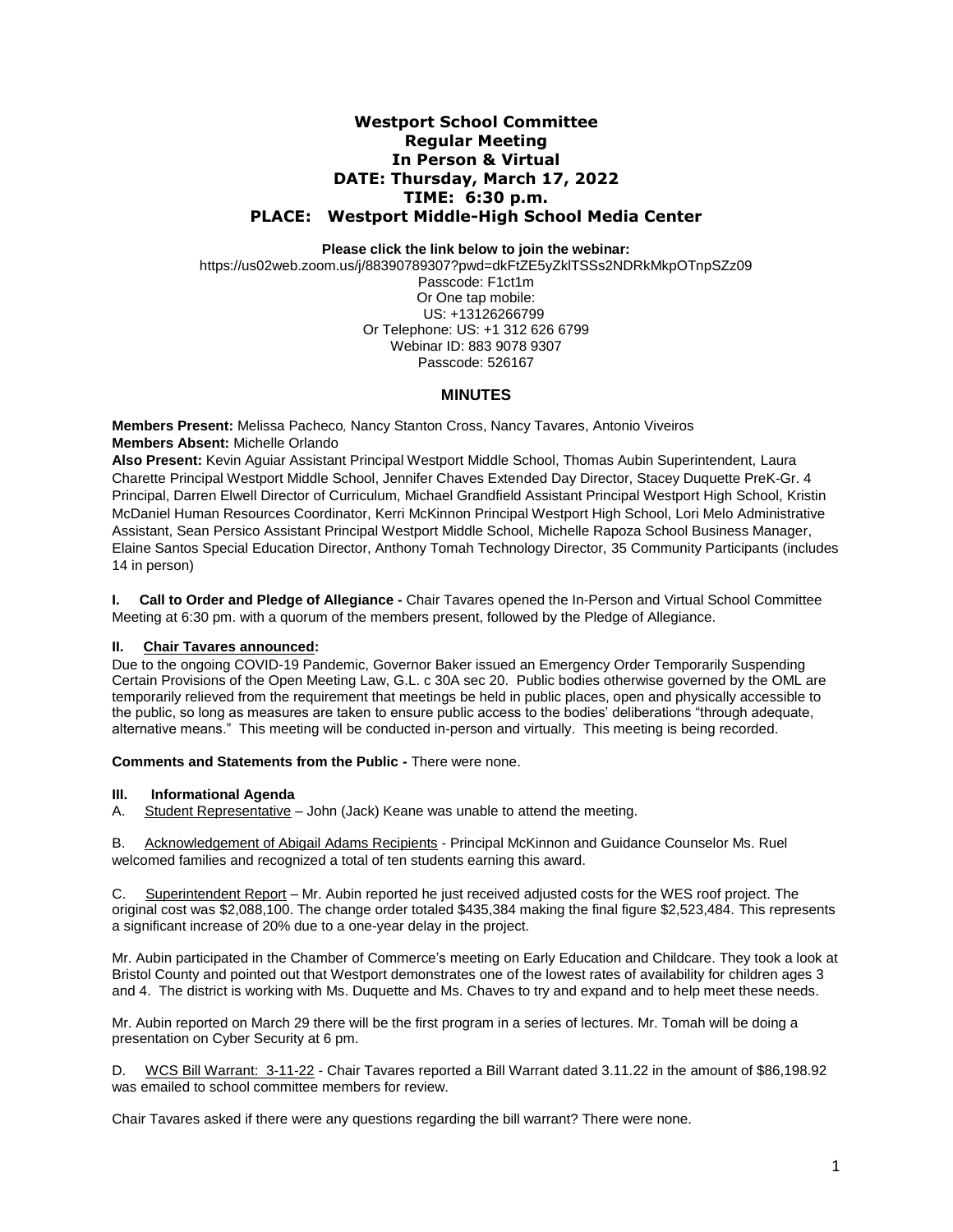E. Discussion of Summer Reading - Mr. Aubin reported the building and district leadership is looking at revamping the program to have it tie in with experiential learning and also academia. Summer reading started decades ago to try and mitigate learning loss over summer. They will be reporting the progress about this at each meeting and will be looking for public and staff suggestions.

F. Discussion of Tennis Courts - Mr. Aubin received a request that came in about a year ago to use the tennis courts during the school day. Principals Charette and McKinnon mentioned during the school day gym classes are using tennis courts as part of the requirement for Physical Education.

Discussion took place about using the athletic fields for these classes. Ms. McKinnon can explore using the fields when they are ready. Right now the tennis courts need to be reserved for student use. Being good partners with the community was mentioned. Offering use once a week between the hours of 6:00 am. - 7:30 am. was mentioned as a way to compromise for this year. This will be revisited once the athletic fields are completed.

G. Discussion of the Use of the Former Jr./Sr. High School for the 2022-23 School Year - Superintendent Aubin requested to table this item.

Subcommittee Updates - Mr. Viveiros reported the School Building Committee meeting was cancelled this month. Working on the punch list and the fields continue.

Mr. Viveiros reported they are meeting weekly on the long-term use of the old high school building. They are discussing the location for the district offices. They sent out an RFI for organizations showing interest in the building. Next meeting will be Monday at 5 pm. in the Library.

#### **VI. Action Agenda**

A. Review and Act on Minutes of Wednesday, March 2, 2022 Budget Work Session and Thursday, March 3, 2022 - A motion was made to accept the Minutes of Wednesday, March 2, 2022 Budget Work Session and Thursday, March 3, 2022.

Motion by Stanton Cross, seconded by Viveiros 4/0/0

B. Review and Act on 2022-2023 School Year Calendar - Superintendent Aubin requested to table this item until the next meeting.

C. Review and Act on a Donation of Hand Sanitizer Valued at \$650 from Strudy Memorial Hospital in Partnership with Stop & Shop for the Westport Community Schools -

A motion was made to accept the donation of hand sanitizer valued at \$650 from Sturdy Memorial Hospital in Partnership with Stop & Shop for the Westport Community Schools.

Motion by Stanton Cross, seconded by Pacheco 4/0/0

D. Review and Act on a WHS Field Trip – Grades 11 & 12 to the International Yacht Restoration School – Newport, RI – April 8, 2022 - This is part of the WEF boatbuilding project.

A motion was made to approve the WHS Field Trip for Grades 11 & 12 to the International Yacht Restoration School in Newport, RI on April 8, 2022.

Motion by Stanton Cross, seconded by Pacheco 4/0/0

Discussion took place on district field trips. Ms. Pacheco asked if field trips are being planned for all grades and wants to make sure all students get the opportunity to experience them equally.

Ms. McKinnon said field trips are encouraged school wide and she will continue to do this in collaboration with Ms. Charette. Teachers need to make sure it aligns with their courses and these activities are teacher initiated.

Some field trips/events mentioned were a field study at dunes on the beach for grade 6. Semi-formal for grades 9 and 10 Thursday April 14 at Rachels Lakeside. Panama and DC trips.

Ms. Duquette reported every grade will be having at least one field trip or a field study that includes Plymouth Plantation, Roger Williams Zoo, Whaling Museum, Heritage, Watershed Alliance, walks to library to get library cards, special activities, and the Zoo Mobile.

Ms. Chaves reported that the state monitor from EEC came to the old middle high school to look at having the Extended Day Program there. At this time, they do not see any issues. Next week a fire and building inspection will be done. The pods are going away soon.